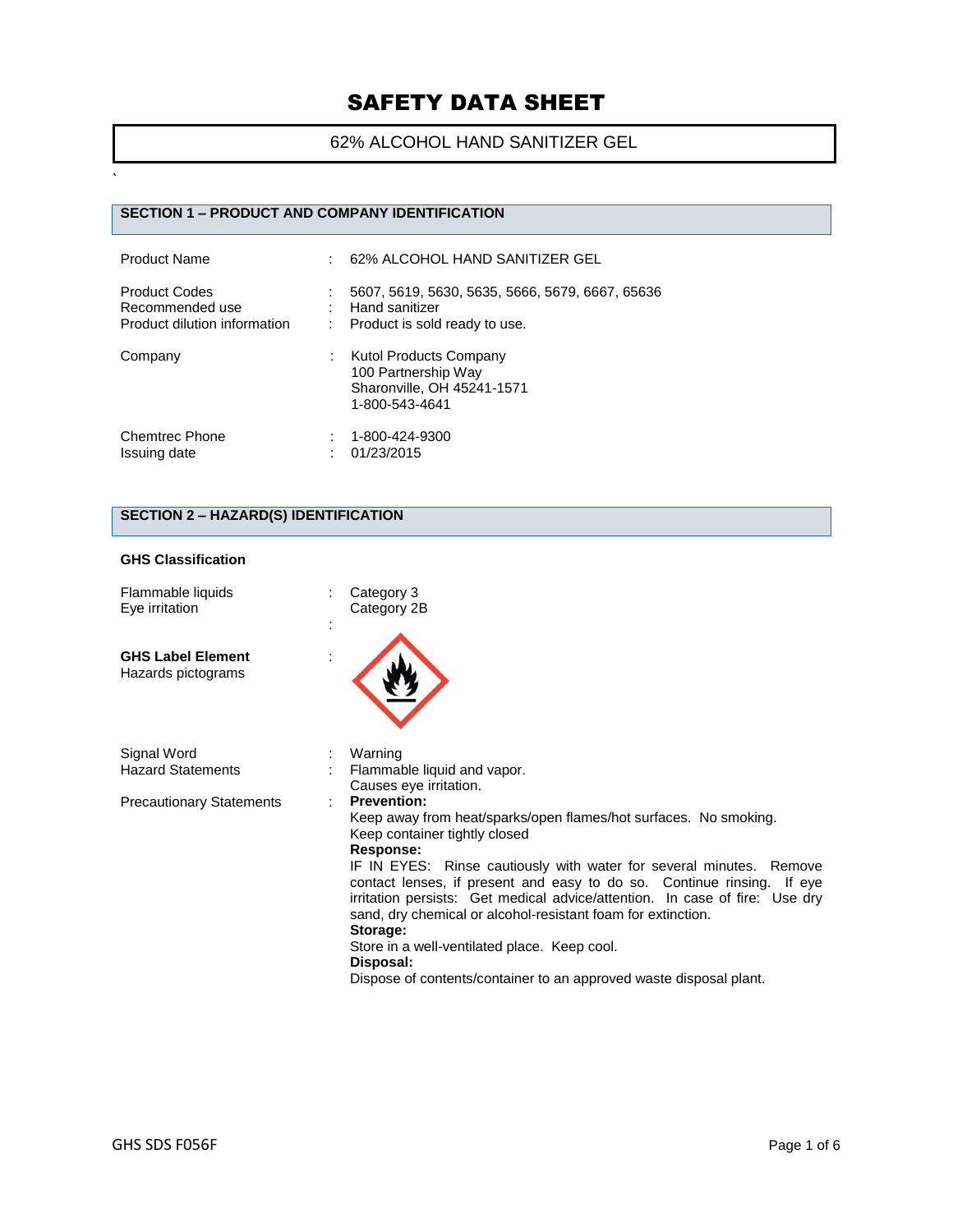## 62% ALCOHOL HAND SANITIZER GEL

# **SECTION 3 – COMPOSITION / INFORMATION ON INGREDIENTS** Pure substance/mixture : Mixture **Chemical Name CAS-No. Concentration (%)** ETHANOL 64-17-5 65- 70<br>PROPYLENE GLYCOL 57-55-6 0 - 5 PROPYLENE GLYCOL **SECTION 4 – FIRST AID MEASURES** In case of eye contact : Flush eyes under eyelids with plenty of cool water for at least 15 minutes. If irritation persists, seek medical/advice attention. In case of skin contact : If irritation persists, wash with water.<br>If ingested : Contact a physician or Poison Conti : Contact a physician or Poison Control Center immediately. Do not induce vomiting never give anything by mouth to an unconscious person. If inhaled  $\therefore$  Get medical attention if symptoms occur.<br>Protection of first-aiders  $\therefore$  No special precautions are necessary. Protection of first-aiders : No special precautions are necessary.<br>
Notes to physicians : Treat symptomatically. : Treat symptomatically.

### **SECTION 5 – FIRE-FIGHTING MEASURES**

| Suitable extinguishing media                      | Use extinguishing measures that are appropriate to local circumstances and<br>the surrounding environment.                                                                                                                 |
|---------------------------------------------------|----------------------------------------------------------------------------------------------------------------------------------------------------------------------------------------------------------------------------|
| Unsuitable extinguishing<br>media                 | High volume water jet.                                                                                                                                                                                                     |
| Specific hazards during<br>firefighting           | Fire Hazard.<br>Keep away from heat sources of ignition.<br>Flash back possible over considerable distance.<br>Beware of vapors accumulating to form explosive concentrations.<br>Vapors can accumulate in low areas.      |
| Hazardous combustions<br>products                 | Carbon oxides                                                                                                                                                                                                              |
| Special protective equipment<br>for fire-fighters | Use personal protective equipment.                                                                                                                                                                                         |
| Specific extinguishing<br>methods                 | Use water spray to cool unopened containers. Fire residues and<br>contaminated fire extinguishing water must be disposed of in accordance<br>with local regulations. In the event of fire and/or explosion, do not breathe |

#### **SECTION 6 – ACCIDENTAL RELEASE MEASURES**

fumes.

| Personal precautions      | Remove all sources of ignition. Ensure clean-up is conducted by trained       |
|---------------------------|-------------------------------------------------------------------------------|
|                           | personnel only. Refer to protective measures listed in Section 7 and 8.       |
| Environmental precautions | Do not allow contact with soil, surface or ground water.                      |
| Methods of cleaning up    | Eliminate all ignition sources if safe to do so. Stop leak if safe to do so.  |
|                           | Contain spillage, and then collect with non-combustible absorbent material    |
|                           | (e.g., sand earth, diatomaceous earth, vermiculite) and place in container    |
|                           | for disposal according to local, state, and federal regulations (See Section  |
|                           | 13). Flush away traces with water. For large spills, dike spilled material or |
|                           | otherwise contain material to ensure runoff does not reach a waterway.        |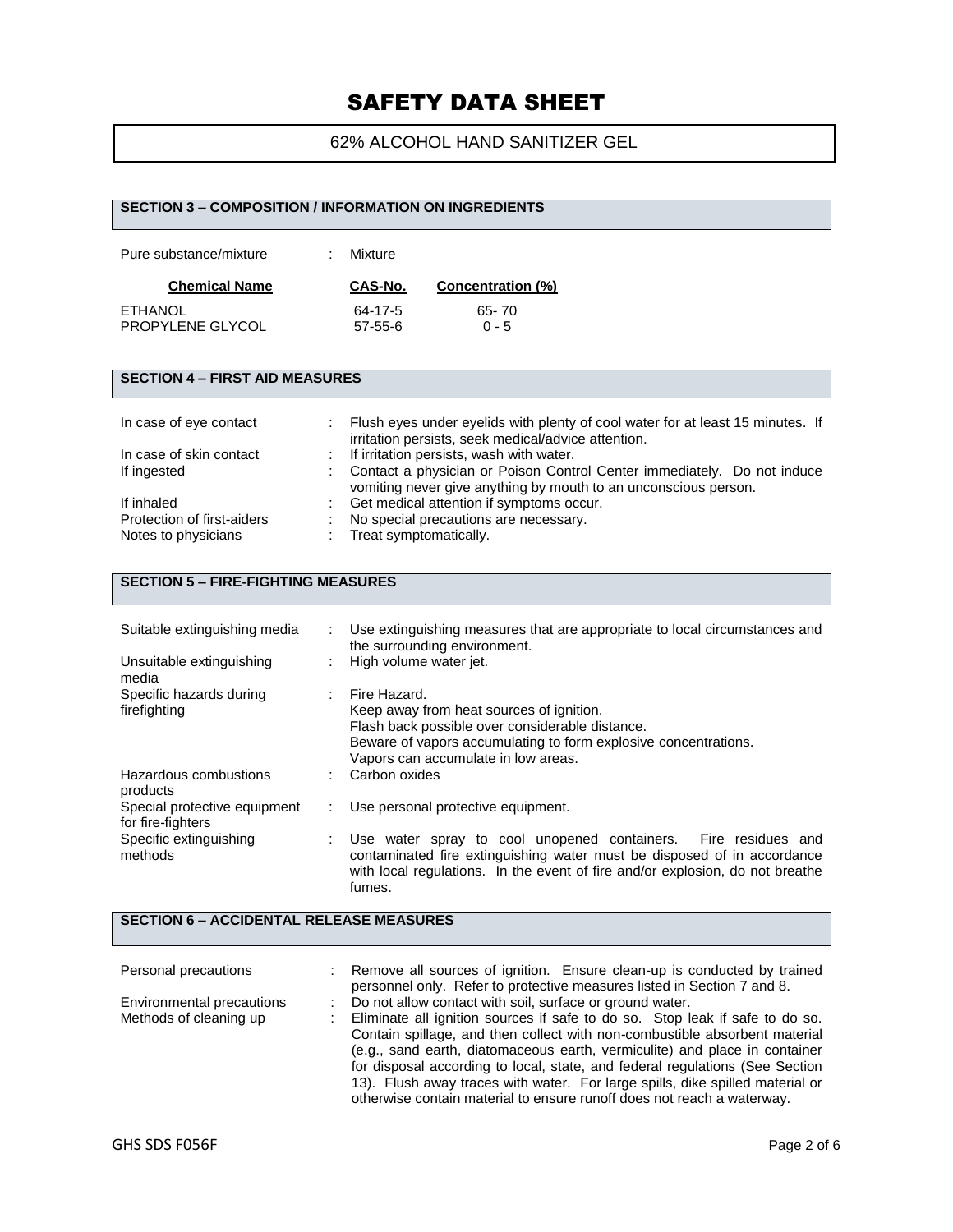### 62% ALCOHOL HAND SANITIZER GEL

| <b>SECTION 7 - HANDLING AND STORAGE</b> |                                                                                                                                                                                                                                                                          |  |  |
|-----------------------------------------|--------------------------------------------------------------------------------------------------------------------------------------------------------------------------------------------------------------------------------------------------------------------------|--|--|
| Handling                                | Avoid contact with eyes. Take necessary action to avoid static electricity<br>discharge (which might cause ignition of organic vapors). Keep away from<br>fire, sparks and heated surfaces. Wash hands thoroughly after handling.<br>Use only with adequate ventilation. |  |  |
| Storage                                 | Keep away from heat and sources of ignition. Keep in a cool, well-<br>ventilated place. Keep away from oxidizing agents. Keep out of reach of<br>children. Keep container tightly closed. Store in suitable labeled<br>containers.                                       |  |  |
| Storage temperature                     | 0 degree C to 45 degree C                                                                                                                                                                                                                                                |  |  |

#### **SECTION 8 – EXPOSURE CONTROLS / PERSONAL PROTECTION**

Ingredients with workplace control parameters.

| <b>Ingredients</b>          | CAS-No.                 | Form of         | <b>Permissible</b>                                      | <b>Basis</b>                                                                 |
|-----------------------------|-------------------------|-----------------|---------------------------------------------------------|------------------------------------------------------------------------------|
|                             |                         | <b>Exposure</b> | <b>Concentration</b>                                    |                                                                              |
| <b>ETHANOL</b>              | 64-17-5                 | TWA             | 1000 ppm                                                | <b>ACGIH STEL</b>                                                            |
| <b>ETHANOL</b>              | 64-17-5                 | <b>TWA</b>      | 1900 mg/m3                                              | <b>OSHA</b>                                                                  |
| PROPYLENE GLYCOL            | $57 - 55 - 6$           | <b>TWA</b>      | $10 \text{ mg/m}$                                       | <b>NIOSH</b>                                                                 |
| <b>Engineering measures</b> | airborne contamination. |                 |                                                         | Good general ventilation should be sufficient to control workers exposure to |
| Personal protection         |                         |                 |                                                         |                                                                              |
| Eyes                        |                         |                 | Eye protection should be used when splashing may occur. |                                                                              |
| Hands                       |                         |                 | No protective equipment is needed under normal use.     |                                                                              |
| <b>Skin</b>                 |                         |                 | No protective equipment is needed under normal use.     |                                                                              |
| Respiratory                 |                         |                 | No protective equipment is needed under normal use.     |                                                                              |

#### **SECTION 9 – PHYSICAL AND CHEMICAL PROPERTIES**

Appearance: Clear gel  $\begin{array}{ccc}\n\text{Upper/lower flamhability limits: N/A} \\
\text{Odor: Alcoholic odor} & \text{Vapor pressure: N/A}\n\end{array}$ Vapor pressure: N/A<br>Vapor density: N/A Odor Threshold: No data available<br>ph: 7.5 typical ph: 7.5 typical Relative density: No data available.<br>
Melting point/freezing point: N/A Solubility (ies): No data available. Solubility (ies): No data available. Initial boiling and boiling range: N/A Partition coefficient: n-octanol/water: No data available.<br>Flash point: 77 F; 25 C Auto ignition temperature: N/A Auto ignition temperature: N/A Evaporation rate: <1 Decomposition temperature: No data available.<br>Flammability (solid, gas): No data available Viscosity: 70,000 CPS @ 77 F; 25 C Flammability (solid, gas): No data available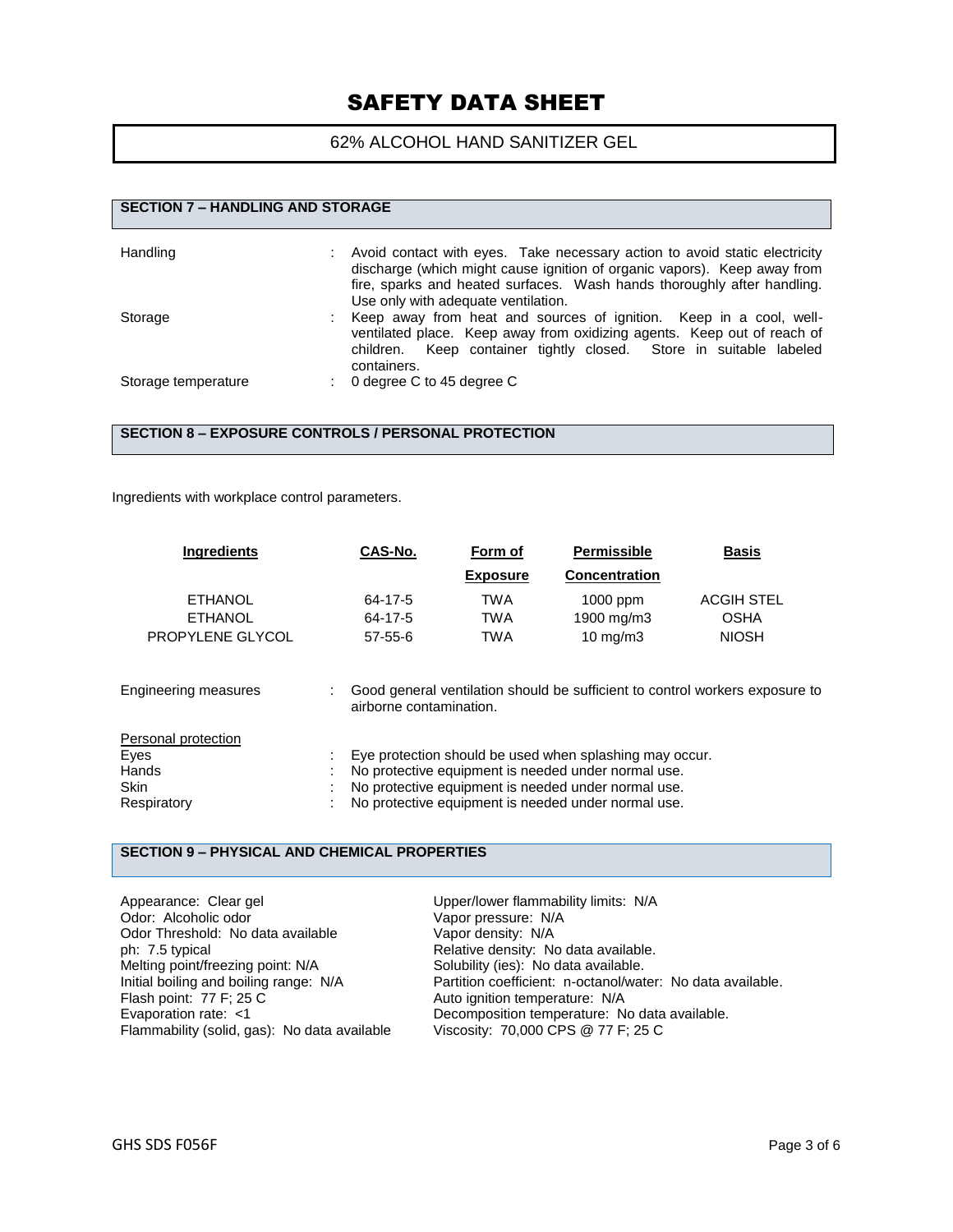## 62% ALCOHOL HAND SANITIZER GEL

### **SECTION 10 – STABILITY AND REACTIVITY**

| Stability<br>Possibility of hazardous<br>reactions | ÷. | The product is stable under normal conditions.<br>No dangerous reaction is known under conditions of normal use. |
|----------------------------------------------------|----|------------------------------------------------------------------------------------------------------------------|
| Conditions to avoid                                |    | $\therefore$ Heat, flames, and sparks.                                                                           |
| Incompatible materials                             |    | None known.                                                                                                      |
| Hazardous decomposition<br>products                |    | : Carbon oxides                                                                                                  |

## **SECTION 11 – TOXICOLOGICAL INFORMATION**

| Information on likely routines | Ir |
|--------------------------------|----|
| of exposure                    |    |

: Inhalation, eye contact, skin contact.

#### **Potential Health Effects**

| Eyes                                  | Cause of irritation.                                                                                                                        |
|---------------------------------------|---------------------------------------------------------------------------------------------------------------------------------------------|
| <b>Skin</b>                           | Health injuries are not known or expected under normal use.                                                                                 |
| Ingestion                             | Health injuries are not known or expected under normal use.                                                                                 |
| Inhalation                            | Health injuries are not known or expected under normal use.                                                                                 |
| Chronic exposure                      | Health injuries are not known or expected under normal use.                                                                                 |
| <b>Experience with Human Exposure</b> |                                                                                                                                             |
| Eye contact                           | Redness, irritation.                                                                                                                        |
| Skin contact                          | No symptoms known or expected.                                                                                                              |
| Ingestion                             | No symptoms known or expected.                                                                                                              |
| Inhalation                            | No symptoms known or expected.                                                                                                              |
| <b>Toxicity</b>                       |                                                                                                                                             |
| Acute oral toxicity                   | Acute toxicity estimate: >5,000 mg/kg                                                                                                       |
| Acute inhalation toxicity             | No data available                                                                                                                           |
| Acute dermal toxicity                 | Acute toxicity estimate: >5,000 mg/kg                                                                                                       |
| Skin corrosion/irritation             | No data available                                                                                                                           |
| Serious eye damage/eye<br>irritation  | Mild eye irritation.                                                                                                                        |
| Respiratory or skin<br>sensitization  | No data available.                                                                                                                          |
| Carcinogenicity                       |                                                                                                                                             |
| <b>IARC</b>                           | No component of this product present at levels greater than or equal to 0.1%                                                                |
|                                       | is identified as a probable, possible or confirmed human carcinogen by<br>IARC.                                                             |
| <b>OSHA</b>                           | No ingredient of this product presents at levels greater than or equal to 0.1%                                                              |
|                                       | is identified as a carcinogen or potential carcinogen by OSHA.                                                                              |
| <b>NTP</b>                            | No ingredient of this product present at levels greater than or equal to 0.1%<br>is identified as a known or anticipated carcinogen by NTP. |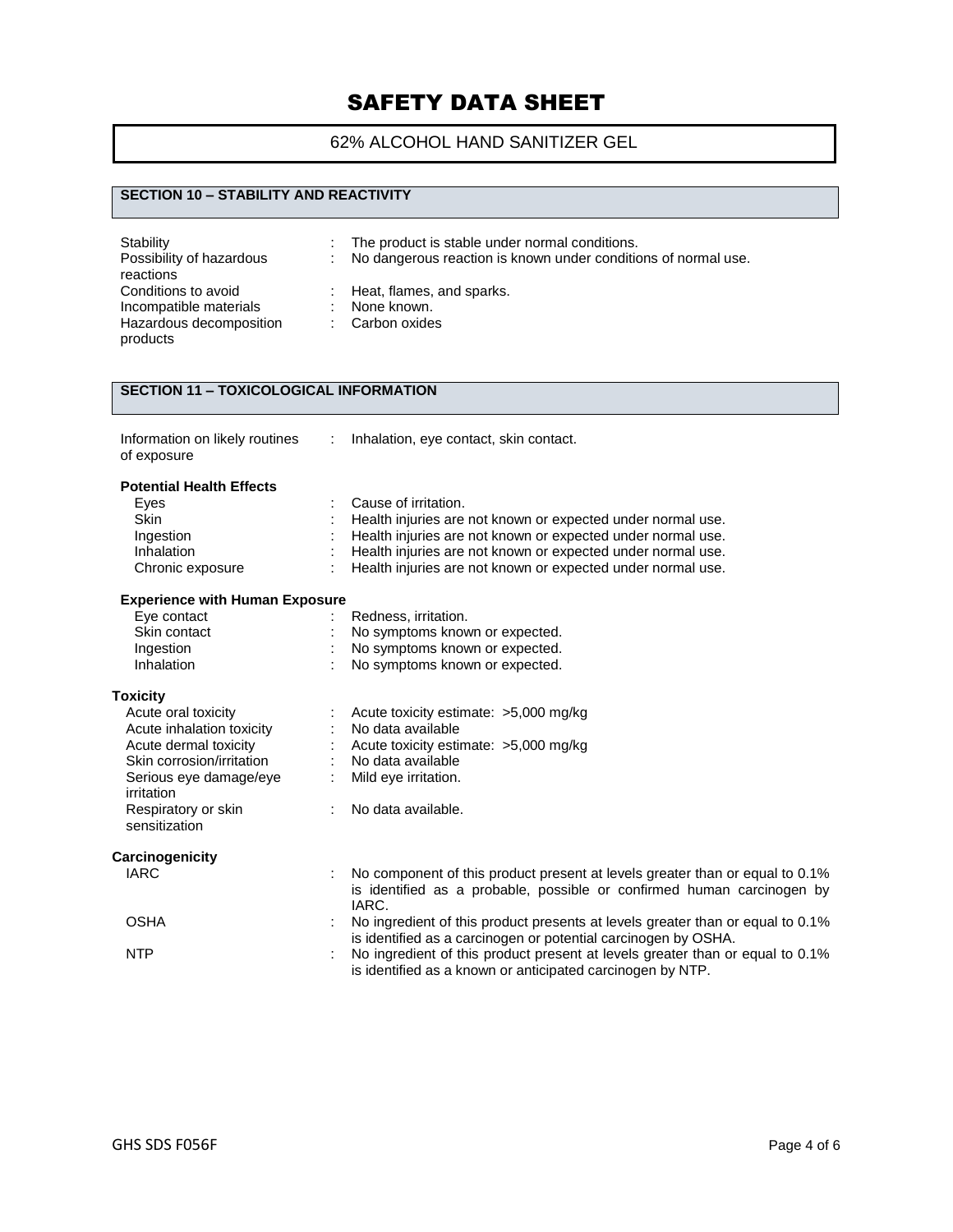62% ALCOHOL HAND SANITIZER GEL

| <b>SECTION 12 - ECOLOGICAL INFORMATION</b>                   |                                                                                                                                                                                                                                                                                                      |
|--------------------------------------------------------------|------------------------------------------------------------------------------------------------------------------------------------------------------------------------------------------------------------------------------------------------------------------------------------------------------|
| <b>Ecological Tests</b>                                      | Data is not available.                                                                                                                                                                                                                                                                               |
| Environmental Impact                                         | The product ingredients are expected to be safe for the environment at the<br>concentrations predicted under normal use and accidental spill scenarios.<br>Packaging components are compatible with the conventional solid waste<br>management practices.                                            |
| <b>SECTION 13 - DISPOSAL CONSIDERATIONS</b>                  |                                                                                                                                                                                                                                                                                                      |
| Disposal methods                                             | The product should not be allowed to enter drains, water courses or the soil.<br>When possible recycling is preferred to disposal or incineration. If recycling<br>is not practicable, dispose of in compliance with local regulations. Dispose<br>of wastes in an approved waste disposal facility. |
| Disposal considerations                                      | Dispose of as unused product. Empty containers should be taken to an<br>approved waste handling site for recycling or disposal. Do not reuse empty<br>containers.                                                                                                                                    |
| $RCRA - Resource$<br><b>Conservation and Recovery</b><br>Act | D001 (Ignitable)                                                                                                                                                                                                                                                                                     |

## **SECTION 14 – TRANSPORT INFORMATION**

Certain shipping modes or package sizes may have exceptions from the transport regulations. The classification provided may not reflect those exceptions and may not apply to all shipping modes or package sizes. The shipper / consignor / sender are responsible to ensure that the packaging, labeling, and markings are in compliance with the selected mode of transport.

| <b>Shipment</b> | <b>Identification Number</b> | <b>Proper Shipping Name</b> | <b>Hazardous</b><br><b>Classification</b> | Packaging<br><b>Group</b> |
|-----------------|------------------------------|-----------------------------|-------------------------------------------|---------------------------|
| US DOT          | None                         | <b>CONSUMER COMMODITY</b>   | ORM-D                                     | None                      |
| IATA (Air)      | <b>ID8000</b>                | <b>CONSUMER COMMODITY</b>   | 9                                         | N/A                       |
| IMDG (Vessel)   | Un1170                       | ETHANOL SOLUTION            | 3                                         | III. LTD QTY              |